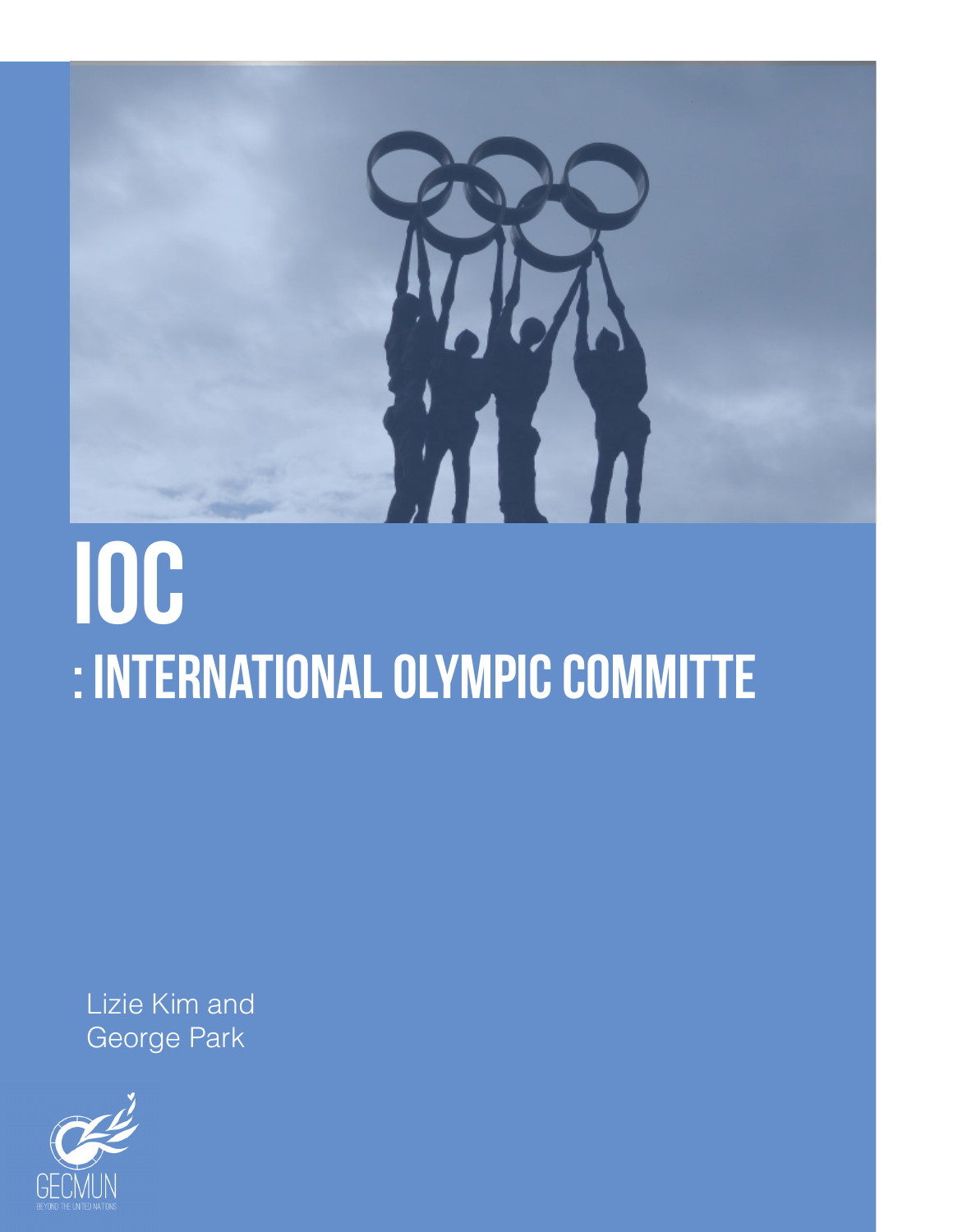## table of contents



- 1. Letters from the Chair
- 2. Committee Details
	- Introduction
	- Committee Expectations
- 3. First Topic:
	- Background History
	- Current State
	- Questions for consideration
	- Resources for further research
	- Bibliography
- 4. Second Topic:
	- Background History
	- Current State
	- Questions for consideration
	- Resources for further research
	- Bibliography
- 5. Committee Positions
	- Bloc Positions

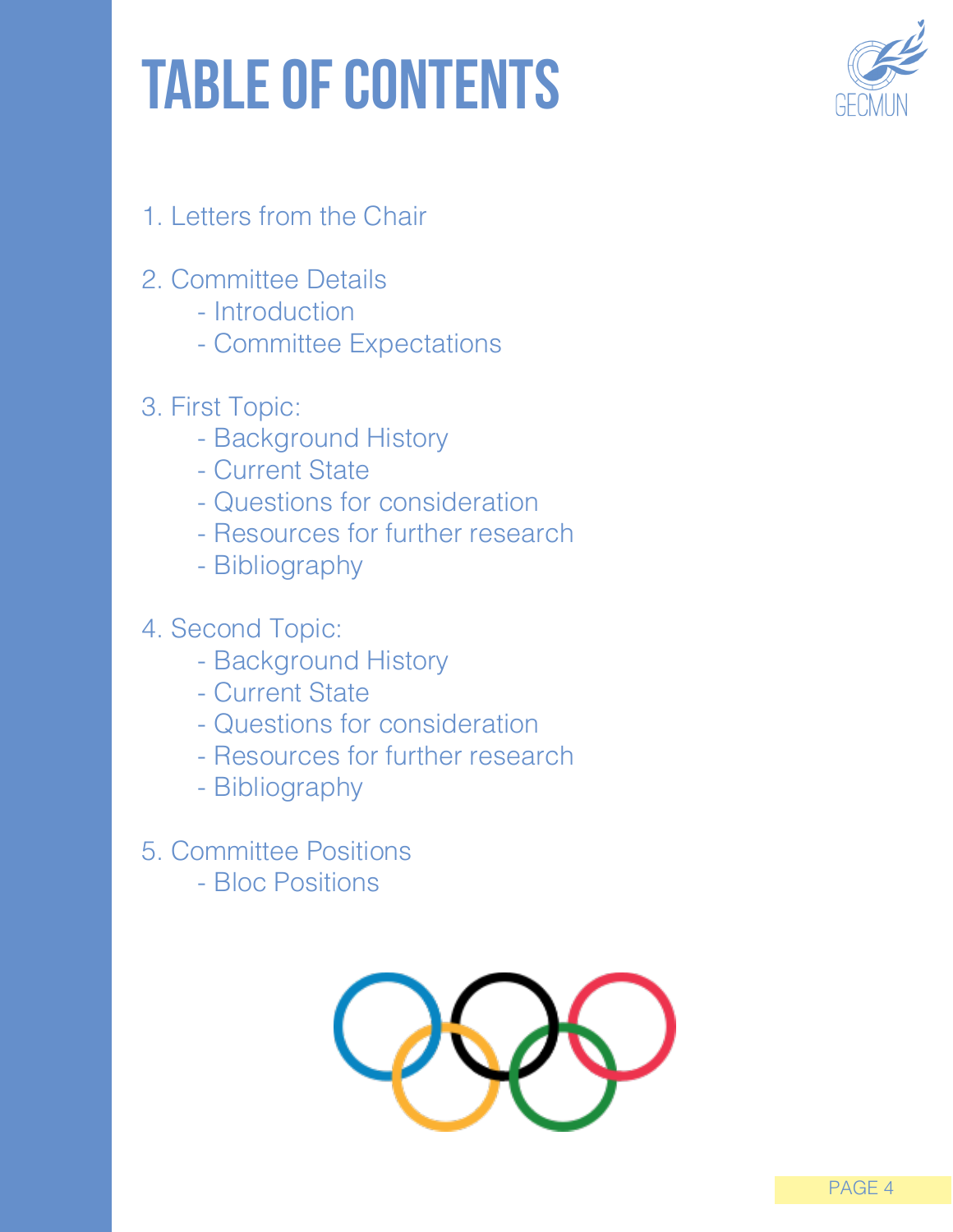## letter from the chair



Dear delegates,

Welcome to the International Olympic Committee. My name is George Park and I will be serving as a chair for the International Olympic Committee(IOC). I am currently junior at Korea International School Jeju.

The two topics that you are going to be debating throughout the conference are the two most prevalent issues that are being handled in the IOC. Successful Olympic Games could happen with a clear election with the spirits of sportsmanship. As a delegate, ponder about which country may serve as the most successful hosting country of the 2024 Summer Olympics Games and the ways to prevent match fixing.

Once again, welcome to the International Olympics Committee. It is such an honor to be charging you, the delegates as a chair. I wish your great luck in your preparation and the debates that will be happening throughout the conference.

Regards,

George Park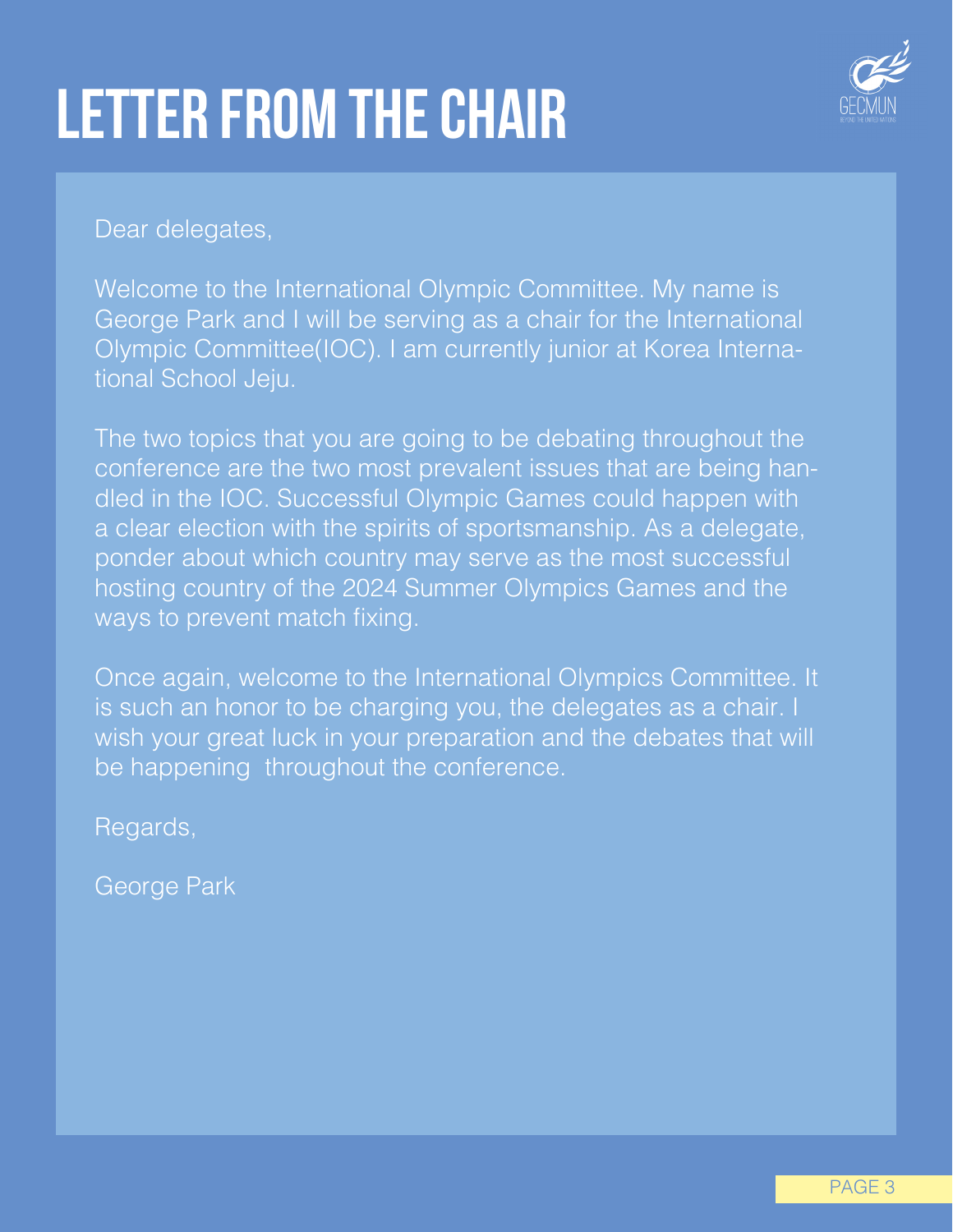## letter from the chair



Dear delegates,

I would like to welcome you to IOC committee. This is Lizie Kim who will be serving as your chair throughout this second annual conference of Global Education City Model United Nations.

It wasn't until my freshman year that I started to participate in our school MUN activities, but even before than, I participated in many outside MUN conferences. As one of the members of the secretary at KISJ-MUN, I look forward to sharing my knowledge not only regarding to international affairs and United Nations, but also other things as well.

As your chair, there are some expectations that I have of all delegates. Please come be prepared well. You should know about the agenda as well as your country' stance. I highly encourage you to use your outstanding research skills and make use of any possible resources such as official UN website, official UNICEF website, your country's embassy webpage and many others.

Also, please be well informed of and be well-acquainted with the parliamentary procedure. I hope that you are looking forward to participate in our conference as much as I am looking forward to chairing it. Thank you.

Regards,

Lizie Kim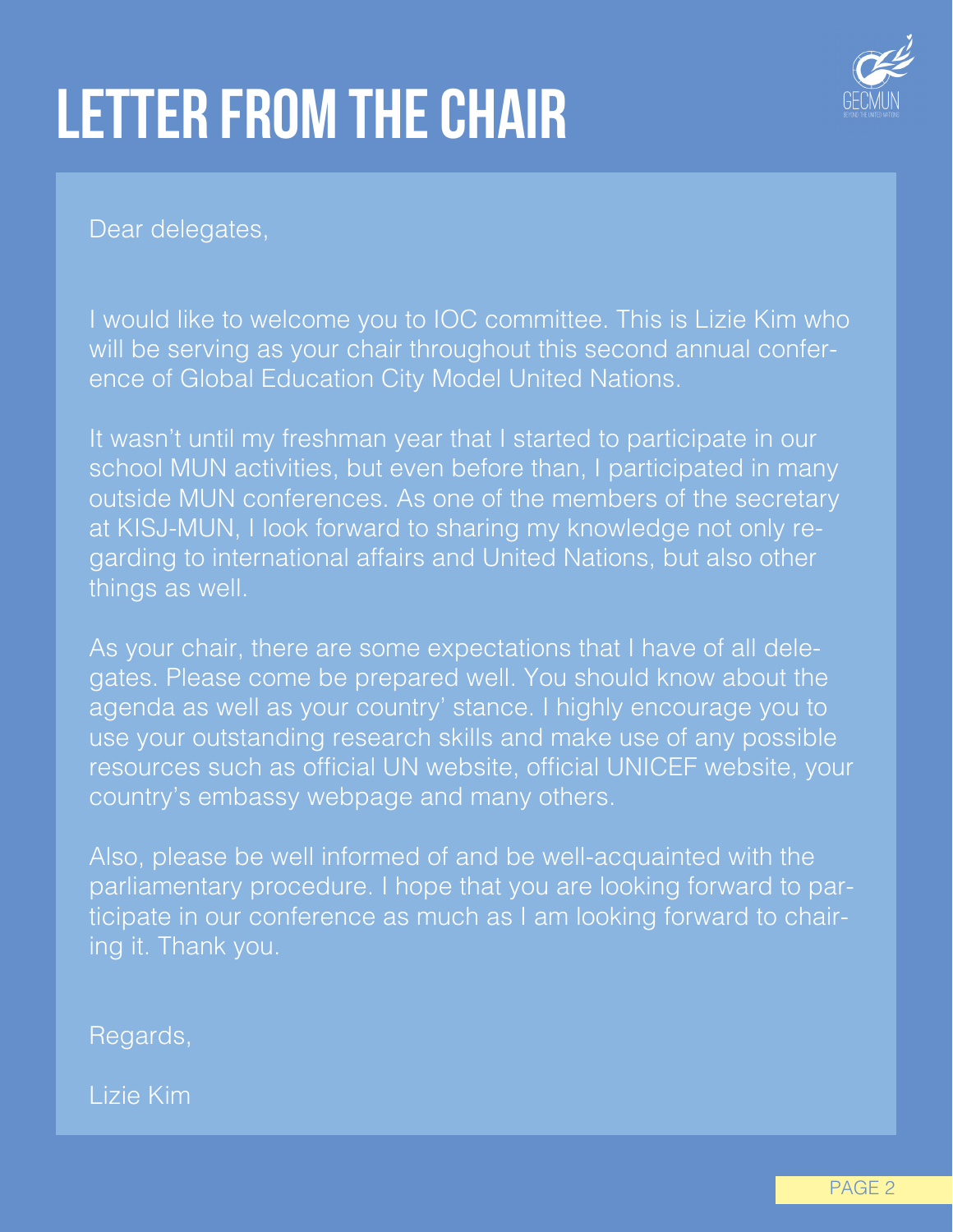## committe details



### **Introduction**

Our committee will be modeling the actual proceedings of IOC. Each of the delegate will be assigned a specific person who serves on IOC's Executive Board, which is the main decision-making body within the IOC Congress. In reality, the IOC is divided into another sub-committee named National Olympic Committee (NOC) to develop the Olympic Movement in their respective countries, but in order to best facilitate the Model UN form of debate, we will suppose that this committee is responsible for all IOC proceedings. Your job as a delegate is not only to best represent your country, but also to act in accordance with what you as an individual deem necessary in promoting the Olympic Movement.

### Committe expectation

- As an International Olympic Committee, delegates are expected to share fruitful debate which pertains to the 2024 Summer Olympic bid as well as the issues of match fixing upon the stances of each nation. International Olympics Committee exhibits a direct relationship between financial and political aspect of the countries. Due to such characteristics, delegates should be well aware of each nation's economic and political stabilities. Delegates will be encouraged to freely share their thoughts with the global perspective.

- This committee will be operating under standard General Assembly parliamentary procedure. The committee must produce a comprehensive resolution for each topic by the end of the conference. I will be acting as an unbiased version of IOC President Thomas Bach, and your deputy chair as Vice President Nawal El Moutawakel in order to facilitate the debate. You will be assigned either a vice-president or a general committee member, but your title will not grant you any additional power.

- For convenience, we will assume that resolutions will be written in standard UN format, and that this committee has the power to set actual policies that must be obeyed by all nations that wish to engage in organized Olympic games. Resolutions only require a simple majority to be passed.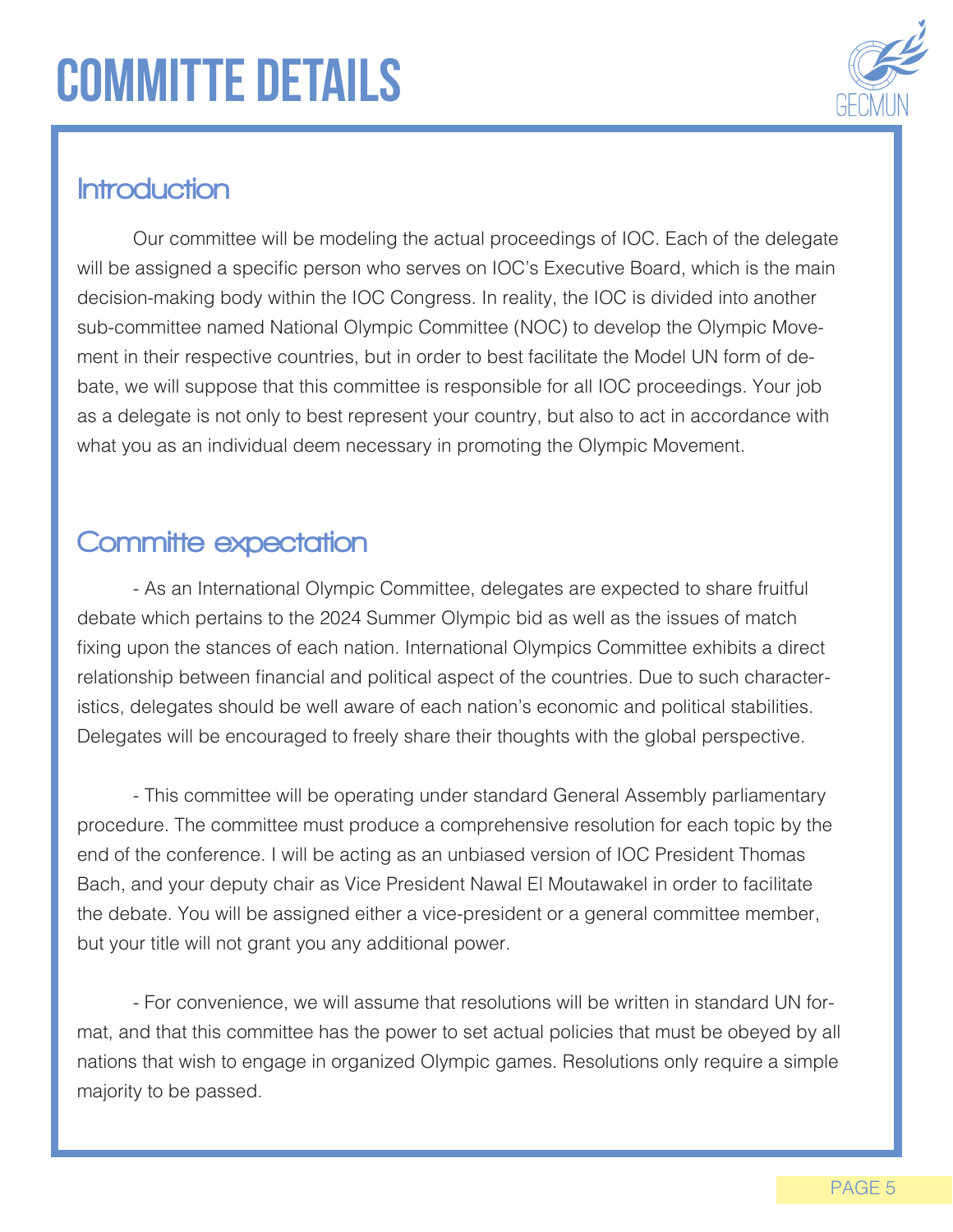

## Background History

In 1921, International Olympic committee(IOC) has decided the first hosting country for the Winter Olympic Games. Since its first decision, thirty Summer Olympic games have been held. IOC has now reached a moment of determining the hosting country for the thirty third Olympics Games.

The history of the Summer Olympics can be traced back to the year of 1894. In 1894, Pierre de Coubertin sparked the idea of holding an international sporting event, which later became the Olympics, aiming for the goal of promoting better international understandings between the nations. Although only 245 competitors have participated from 14 different countries in the first Olympic games that was held in Athens, 1896. The thirty first Summer Olympics which happening in Rio de Janeiro, Brazil attracted 789 athletes from 109 different nations.

Upon the foundation of the previous International Olympics Committee(IOC) member's feats pertaining to the holding of the series of the Olympic games, careful, yet detailed considerations on diverse aspects ought to be made for the upcoming 2024 Summer Olympics.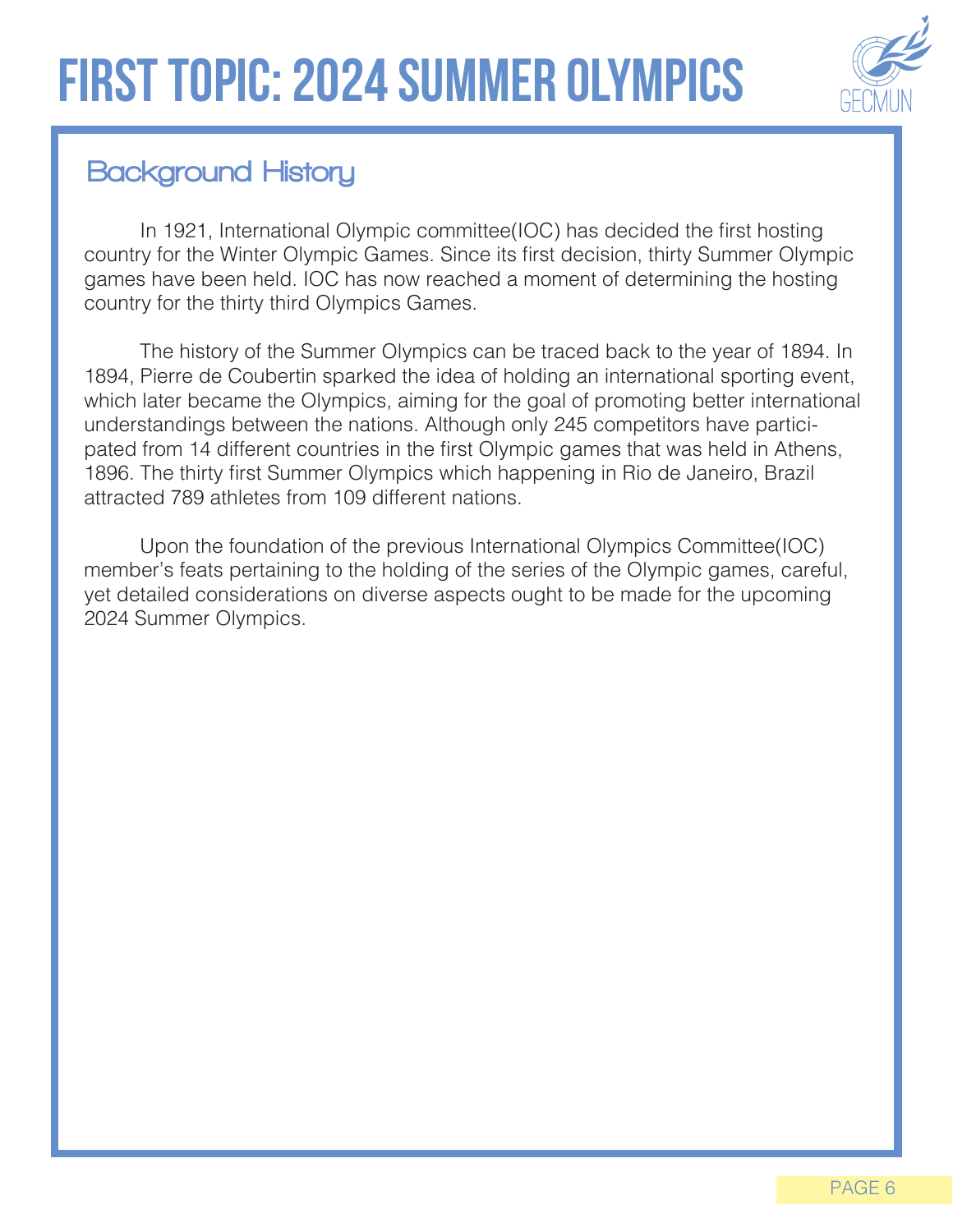## first topic: 2024 summer olympics



## **Current State**

In the recent years, nations across the continents have applied for the bid of the 2024 Summer Olympics. Such nations include Italy, Germany, France, and United States of America(USA).

On December of the 2014, the Italian Prime Minister Matteo Renzi proclaimed that Italy in the city of Rome will submit a bid for hosting the 2024 Summer Olympics. Italy, being the hosting country for the 1960 Summer Olympics in Rome, has applied for the 2024 Summer Olympics. The Italian government expressed its renewed interest subsequent to the canceling of the 2020 Summer Olympic Games in 2012. Having the IOC president, Thomas Bach's recognition of Rome's great qualifications in becoming a powerful candidate for the 2024 Summer Olympics bid, Italy exhibits a high potential in becoming the 2024 Summer Olympics hosting nation.

Deutscher Olympischer Sportbund, Germany's national Olympic committee decided to join the bid for the host of the 2024 Summer Olympics in Hamburg. In the history of Germany hosting the Summer Olympic, two Summer Olympic Games; first in Berlin, and the second in Munich. Referring to his history, Hamburg is running for a hosting city of the Summer Olympics for the first time. However, current poll showed out that more than half of the Humbug population, about 64% of them are in favor of delaying the applying of the International Sporting Games to 2028.

France is facing 100 years after they have first hosted their Summer Olympics in Paris. Following the unsuccessful attempts on becoming the hosting nation of the Olympic games in 1992, 2008, and 2012, the former French Minister of Sports in France, Jean-Francois Lamour, had announced that 2024 represents a choice objectives for the 2024 Olympic Games.

The United States stands to be the only nation that has applied for the 2024 Summer Olympics in the continent of North America. After the last hosting of the Atlanta Summer Olympics in 1996, the United States had failed to host two Olympics. Currently, however, large Olympic stadium needs to be built which is capable of holding over 60,000 people. Recent poll of the citizens in Boston revealed that approximately 52% of the Bostonians are against the hosting of the 2024 Summer Olympics. In fact, the prevailing reason for such opposition for the hosting of the Olympics is due to the high financing and increase of taxations.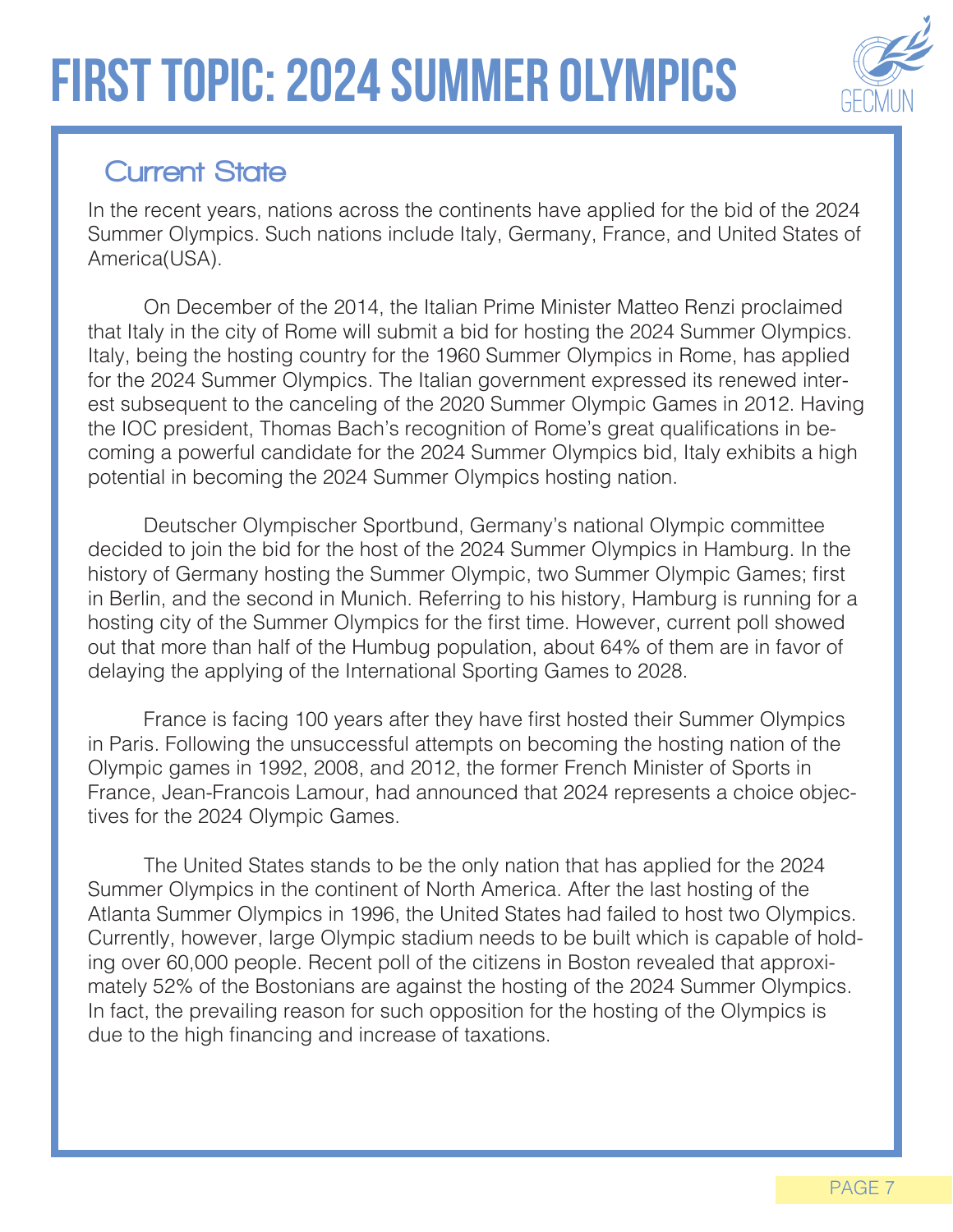## first topic: 2024 summer olympics



## Question to Consider

- 1. Where will you be holding the 2024 Summer Olympics? Why?
- 2. How will you address the concerns which the candidate nations have?
- 3. How will you deal with the financial problems of the candidate countries?
- 4. How will you get support from the citizens of the candidate countries?
- 5. How will you ensure that the 2024 runs successfully within a chosen country?

### Resources for further reserach

http://www.theguardian.com/world/2014/dec/15/rome-olympic-bid-corruption-recession-matteo-renzi

http://en.wikipedia.org/wiki/2024\_Summer\_Olympics

http://www.hamburg-news.hamburg/en/cluster/conventions-events/olympia-2024-delegation-inspect-hamburgs-sailing-v/

http://en.wikipedia.org/wiki/Summer\_Olympic\_Games

http://www.dw.de/hamburg-put-forward-as-candidate-city-for-2024-olympics/a-18319560 http://www.hostcity.net/event-bidding-news/hamburg-chosen-german-contender-2024-olympic-games

http://www.hostcity.net/event-bidding-news/boston-2024s-public-support-depends-private-finance

http://www.hostcity.net/event-bidding-news/boston%E2%80%99s-modest-proposal-wins-usolympic-2024-bid-race

http://in.reuters.com/article/2015/04/09/olympics-paris-idINKBN0N00SB20150409 http://www.npr.org/sections/thetwo-way/2015/01/08/375690605/u-s-olympic-committeepoised-to-name-2024-bid-city

### **Bibliography**

"2024 Summer Olympics." Wikipedia. Wikimedia Foundation, n.d. Web. 02 June 2015. "2024 Olympic & Paralympic Games: Boston Bids to Host." BBC News. BBC, n.d. Web. 02 June 2015.

"IOC - International Olympic Committee." All about the Bid Process. N.p., n.d. Web. 02 June 2015.

"Rome 2024 Olympic Bid Could Also Involve Vatican." The New York Times. The New York Times, 15 Dec. 2014. Web. 02 June 2015.

"Rome Will Bid for 2024 Olympics, Thanks to Recent IOC Cost-cutting Measures." Washington Post. The Washington Post, n.d. Web. 02 June 2015.

"Sport - Paris Mulls 2024 Olympic Bid after String of Defeats." France 24. N.p., n.d. Web. 02 June 2015.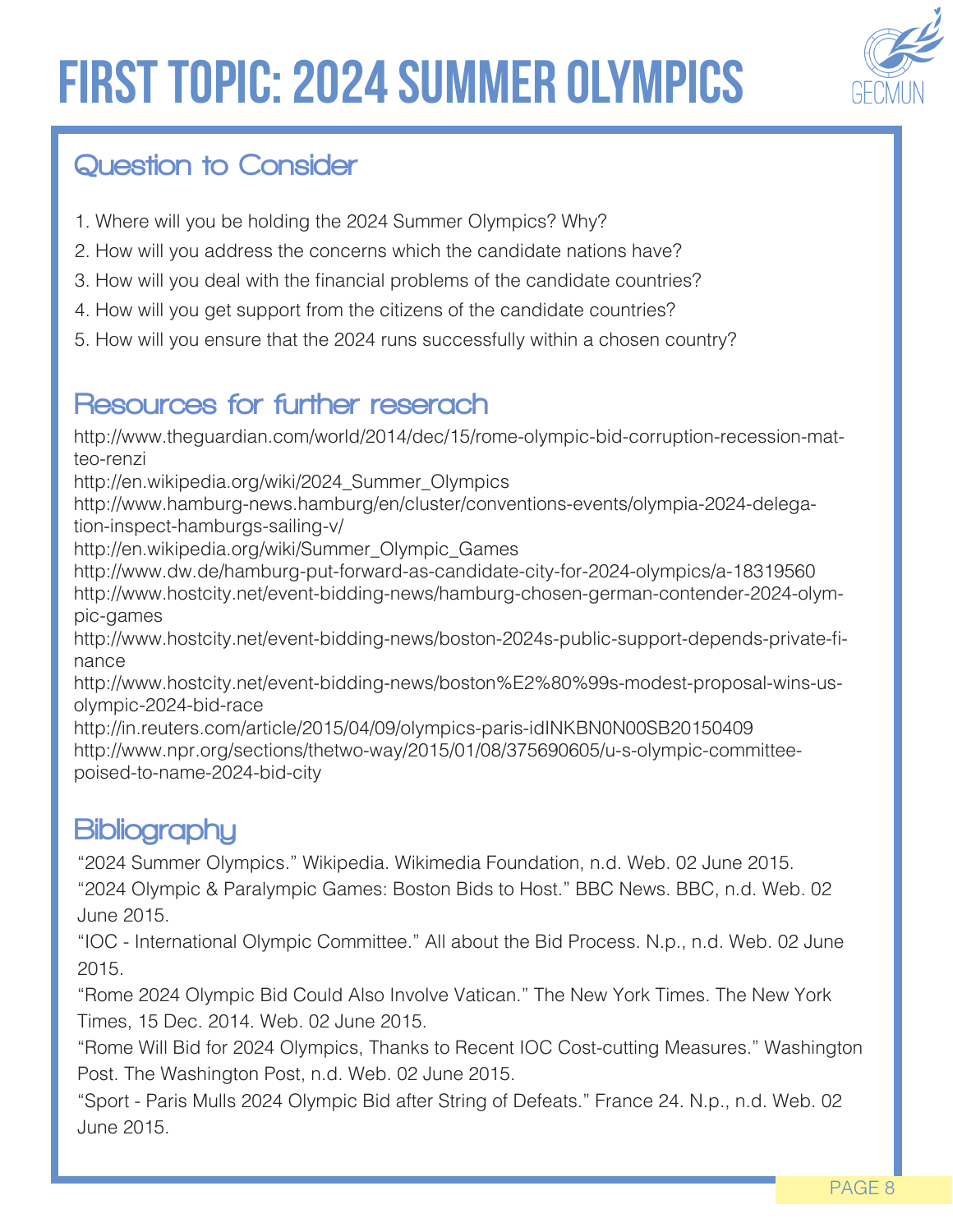## second topic :MEASURES TO PREVENT CORRUPTION AND MATCH-FIXING GECMUN

## Background History

In a recent finding, researchers have deciphered a document that exposes a contract between two ancient Greek athletes who fixed a wrestling match. The document is known to be written in the year A.D. 267, and this finding clearly illustrates that match fixing is in fact not a newly rising issue; rather, it's something that has existed for a long time since the very beginning of the Olympic games.

Match fixing is an illegal act of playing a sporting match to a predetermined result. Although there may be a variety of motivations to fix a match, gambling and gaining a better position in future matches are two major reasons for a player or a team to match-fix. The Olympic games, by their nature, particularly have not been free from allegations that there were several events that have been fixed.

Recent examples of alleged match fixings in the Olympic games occurred in 2012 Summer Olympic games. The most controversial one came about when a Chinese, Indonesian, and South Korean badminton team purposefully made mistakes and showed poor performance in order to get better pairings in the upcoming knock-out stage. Another allegation took place in women's soccer tournament, in which Team Japan deliberately played to a draw against Team South Africa in order to secure second position so that the team would not have to travel long distance. While these are contentious cases that have been investigated, these reports may only be the tip of the iceberg, as there were several other cases when some of the Olympic games were purported to be fixed, such as the ice hockey competition in 2006 Winter Olympics in which Team Sweden sought to tank.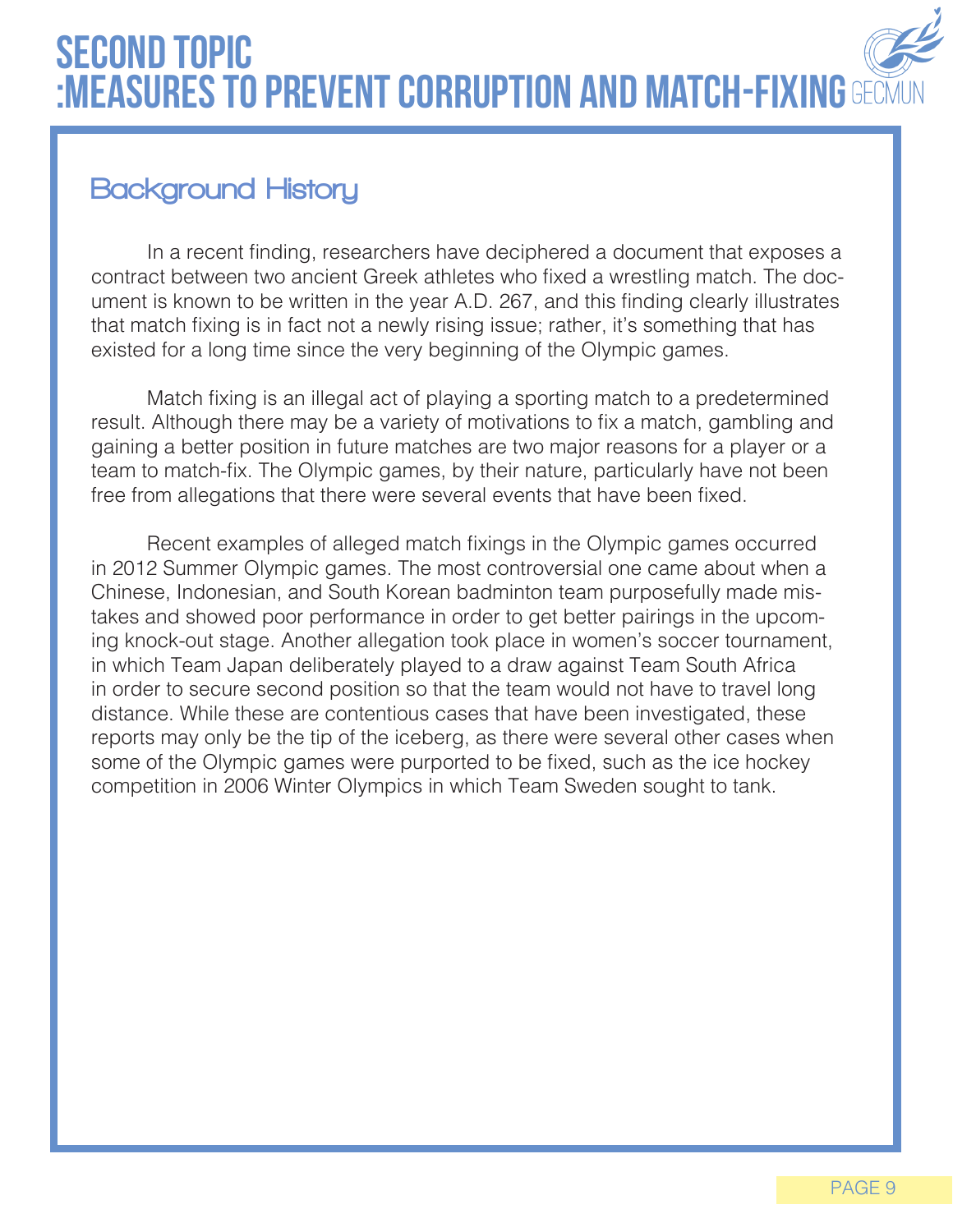## second topic :Measures to prevent corruption and match-fixing

### **Current State**

Lately, the IOC has taken an action to tackle the pressing issue of match fixing. The major step forward of the committee was setting up a web-based hotline for any athletes, coaches, referees, or even the public, to report match-fixing and other possible corruption in an initiative to protect the integrity and credibility of the Olympics. This is known to be an extension of the "Integrity Betting Intelligence System" the IOC has adopted previously, which monitors any suspicious betting patterns during the Olympics. The merit of the newly introduced system is that it guarantees a complete anonymity, allowing the accusers to be safe in secrecy. However, how effective the system will be is the question at issue, as it currently remains to be at a rudimentary state.

Another measure the IOC has taken is increasing its collaborative effort with the Interpol. In December 2013, the IOC Executive Board created USD 10 million fund to support the collaboration, and by signing a Memorandum of Understanding in January 2014, both parties have reaffirmed in their commitment in combating match fixing.

The Olympic games, at the very least, must be platforms that embody the spirit of fair play due to their mission, unlike other fields of the world where expedients and deceptions might prevail. Ironically, some of the Olympic games are setting poor example of the complete opposite. Furthermore, the 2014 Sochi Olympics was finished in numerous controversies from political corruption to bribery, which greatly damaged the public image of the International Olympic Committee. In order for the IOC to continue its mission in the future, seeking ways to eliminate corruption and match fixing is inevitably critical.

## Questions to Consdier

1. How can IOC ensure that a team does not match-fix when there is a possibility that one would do so for its own advantage?

2. Should IOC change its process of selecting referees to ensure games are officiated more fairly?

3. Is there a better system to regulate match-fixing other than the "integrity and compliance hotline"? Or is fundamental reform of the organization the only answer?

4. Is there a way to maintain positive public image of the IOC after several allegations of corruption and match-fixing?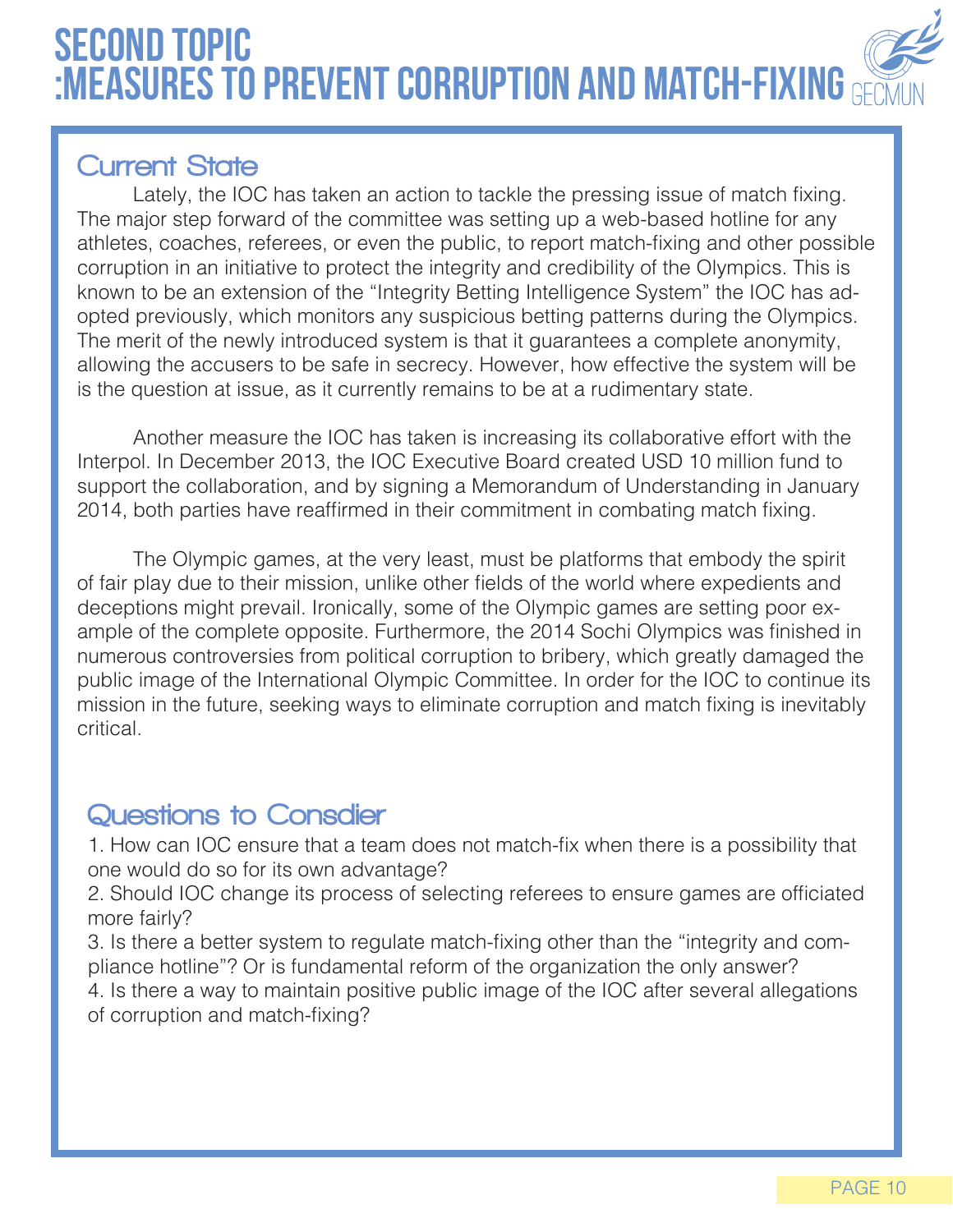## second topic :Measures to prevent corruption and match-fixing

### Resources for further reserach

http://www.olympic.org/ethics-commission?tab=betting

http://www.lawinsport.com/blog/kevin-carpenter/item/combating-match-fixing-in-sport-a-guideto-the-council-of-europe-s-convention-on-the-manipulation-of-sports-competitions

http://www.theguardian.com/sport/2015/apr/13/ioc-whistleblowers-hotline-match-fixing-corruption

http://sports.yahoo.com/news/why-no-one-wants-to-host-the-2022-olympics-225450509.html http://thefixisin.net/olympics2012.html

## **Bibliography**

Ap. "IOC, Interpol Cooperate to Fight Match-fixing." USA Today. Gannett, 09 Sept. 2014. Web. 02 June 2015.

"Article Quotes Peter Forsberg Saying Sweden Tanked in 2006 Olymics." All Things Avalanche Web. N.p., n.d. Web. 02 June 2015.

"Badminton Match-fixing Scandal: How and Why the Four Pairs Were Disqualified from the London 2012 Olympics." The Telegraph. Telegraph Media Group, n.d. Web. 02 June 2015.

"The Fix Was in for Ancient Wrestling Match : DNews." DNews. N.p., n.d. Web. 02 June 2015. "Japan's Women's Soccer Team Plays to Intentional Draw; FIFA Clears Tactic." Yahoo Sports. N.p., n.d. Web. 02 June 2015.

"Match Fixing." Wikipedia. Wikimedia Foundation, n.d. Web. 02 June 2015.

Reporter, Pa. "International Olympic Committee Opens Match-fixing and Corruption Hotline That Guarantees 100 per Cent Anonymity ." Mail Online. Associated Newspapers, 14 Apr. 2015. Web. 02 June 2015.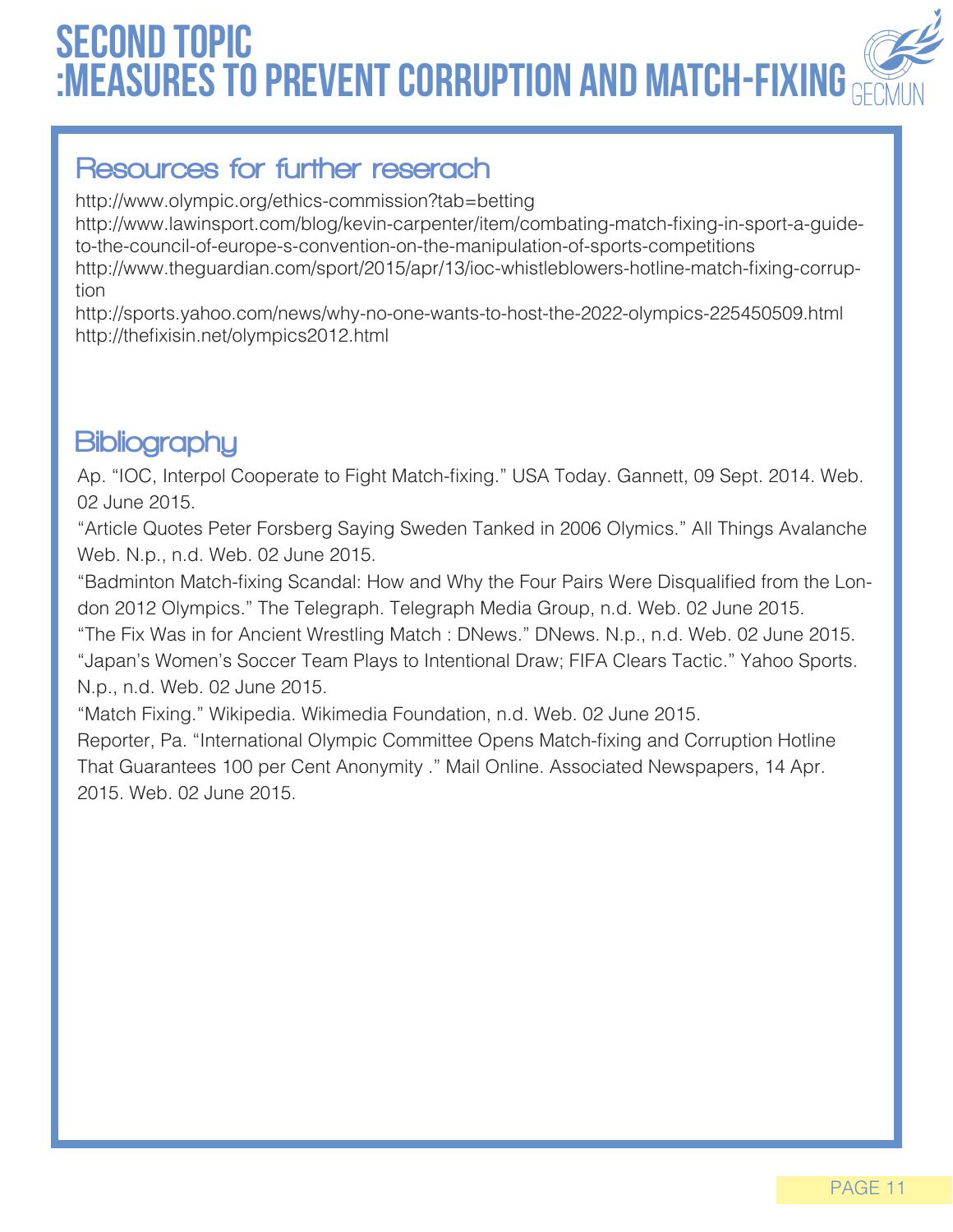## committe positions



### List of Players

- 1. Lawrence F. Probst III (United States of America)
- 2. Mario Pescante (Italy)
- 3. Walther Troger (Germany)
- 4. Guy Drut (France)
- 5. Richard W. Pound(Canada
- 6. DaeSung Moon (Republic of Korea)
- 7. Vitaly Smirnov (Russia)
- 8. Ivan Dibos (Peru)
- 9. Lambis V. Nikolaou (Greece)
- 10. Wu Ching-kuo (Taiwan)
- 11. Denis Oswald (Switzerland)
- 12. Gerhard Heiberg (Norway)
- 13. Austin L. Sealy (Barbados)
- 14. Robin E. Mitchell (Fiji)
- 15. Alex Gilady (Israel)
- 16. Valeriy Borzov (Ukraine)
- 17. Sam Ramsamy (South Africa)
- 18. Ung Chang (Democratic People's Republic of Korea, (DPRK))
- 19. Beatrice Allen (Gambia)
- 20. Pal Schmitt (Hungary)
- 21. Marisol Casado (Spain)
- 22. Ugur Erdener (Turkey)
- 23. Lingwei Li (People's Republic of China)
- 24. Shun-ichiro Okano (Japan)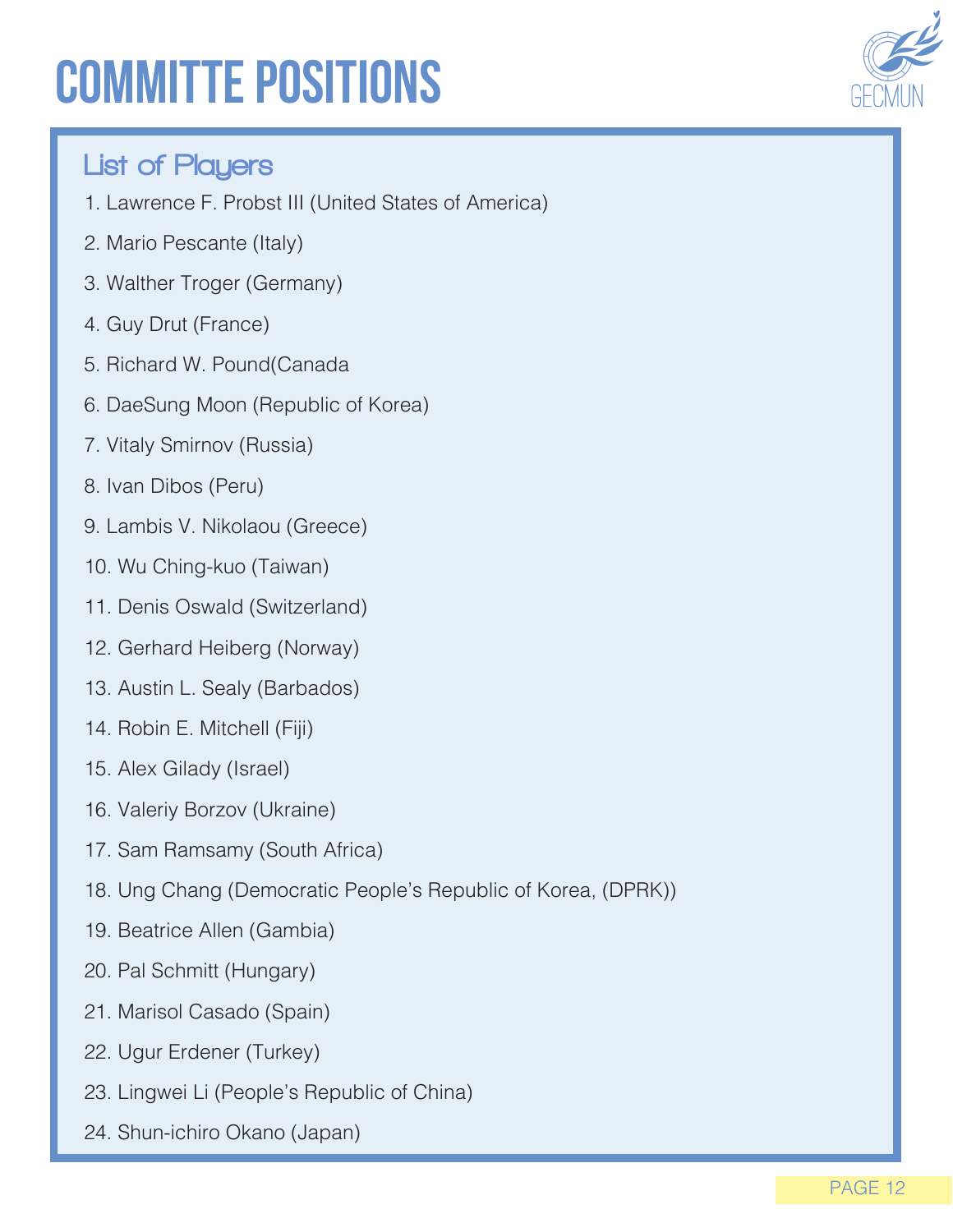## committe positions



### List of Players

- 25. Meliton Sanchez Rivas (Panama)
- 26. Julio Cesar Maglione (Uruguay)
- 27. Patrick S. Chamunda (Zambia)
- 28. Richard Kevan Gosper (Australia)
- 29. Carlos Arthur Nuzman (Brazil)
- 30. Antun Vrdoljak (Croatia)
- 31. Mario Pescante (Italy)
- 32. Wu Ching-kuo (Taiwan)
- 33. Gerhard Heiberg (Norway)
- 34. Austin L. Sealy (Barbados)
- 35. Sam Ramsamy (South Africa)
- 36. Ung Chang (Democratic People's Republic of Korea)
- 37. Beatrice Allen (Gambi)
- 38. Pal Schnitt (Hungary)
- 39. Marisol Casado (Spain)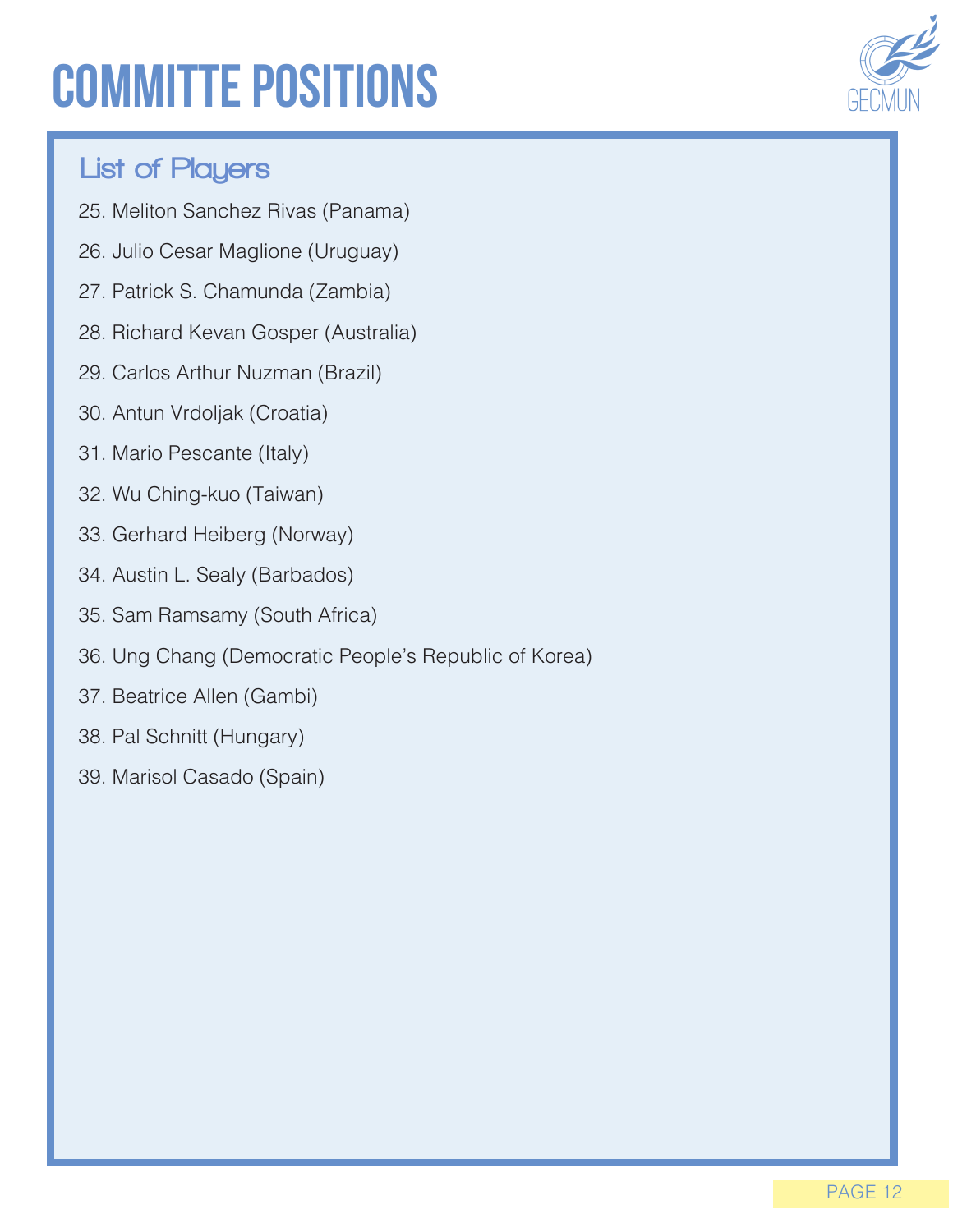## bloc positions of major players



### 1. Lawrence F. Probst III (United States of America)

Lawrence F. Probst III is the president of the United States Olympic Committee(USOC). As USOC's mission is to support the U.S. Olympic and Paralympic athletes while inspiring all Americans through demonstrating the values of the Olympic Movement. United States of America, as a candidate for the 2024 Summer Olympics host country, focuses on the ways to supports the Olympic hosting in Boston. The United States gains support from other North American countries as the U.S. is the only candidate nation for the 2024 Summer Olympics.

### 2. Mario Pescante (Italy)

Mario Pescante was once the vice president of the International Olympic Committee(IOC). Mario Pescante aims to have Italy be decided as a hosting nation for the 2024 Summer Olympics. With a renewed interest of the Italian government in holding an international sporting event, Mario Pescante works to find support from other IOC members.

### 3. Walther Troger (Germany)

Walther Troger is the Secretary General of the German Student Sports Association. Although 64% of the Hamburg citizens favors in the delay in the applying for the 2024 Summer Olympics to the 2028, Walther Troger stands to legitimize the reasons for hosting the Summer Olympics to 2024.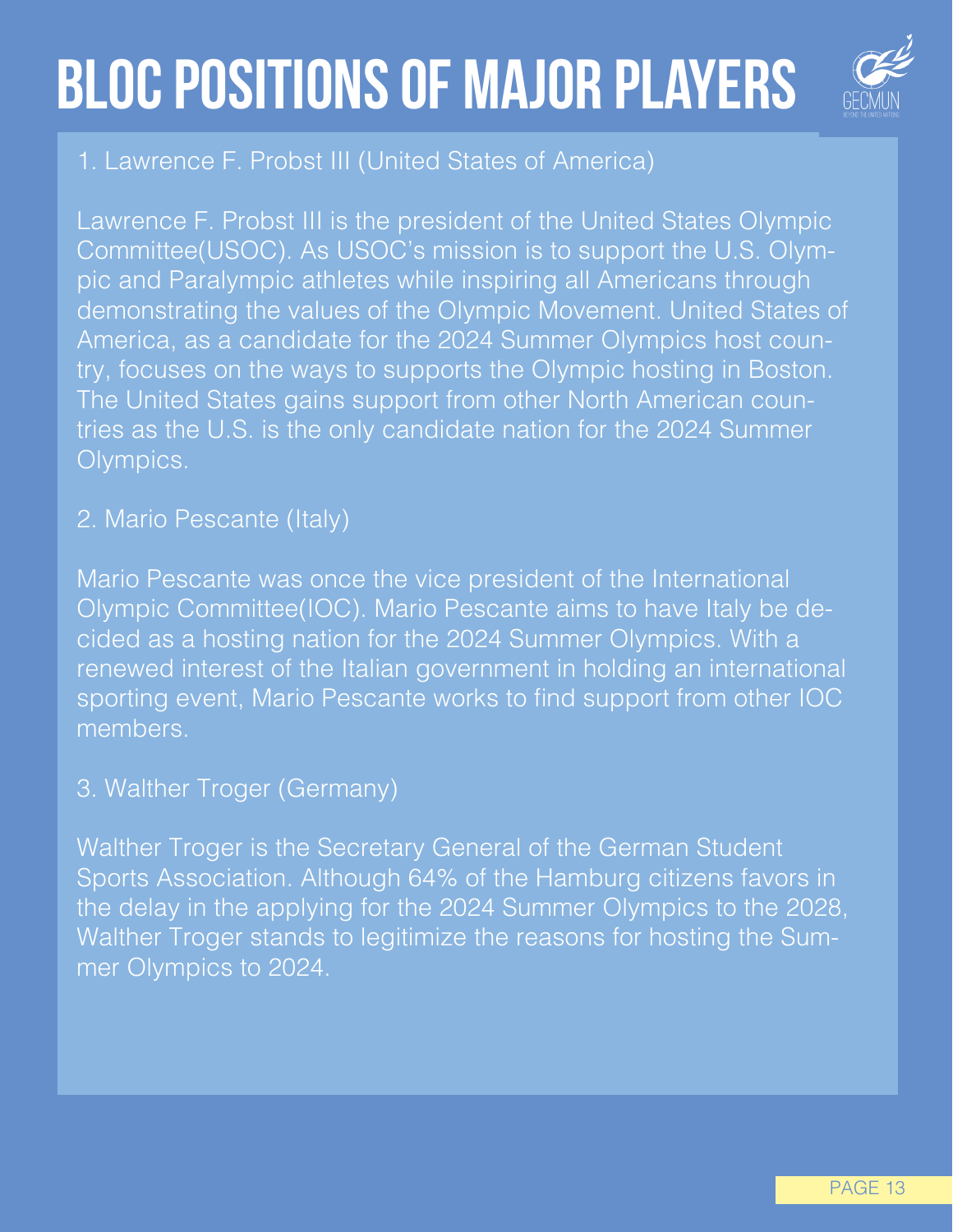## bloc positions of major players



#### 4. Guy Drut (France)

Guy Drut serves as the IOC Evaluation Commission and the Minister of Youth Affairs and Sports. France has long been able to host Summer Olympic Games in their territory. With the French Olympic committee's goal of encouraging French to participate in the Olympic Games, Guy Drut focuses on gaining supports from the other IOC members.

#### 5. Richard W. Pound(Canada)

Richard W. Pound has once been the Secretary General and the President of the Canadian Olympic committee. He also is a representative of the International Olympic Committee(IOC) WADA. Although Richard W. Pound poses a neutral stance, Richard shows an inclination of supporting Boston's hosting of the 2024 Summer Olympics as he is the representation of Canada, a country in the North American Continent.

#### 6. DaeSung Moon (Republic of Korea)

DaeSung Moon won the gold medal at the World Taekwondo Championship in 1999. The city mayor of Busan, the second largest city in Korea, is working towards hosting the 2028 Summer Olympic Games. As Moon is the Korean representing member in the IOC, Moon seeks to create close connections with the other members of the Olympic Committee.